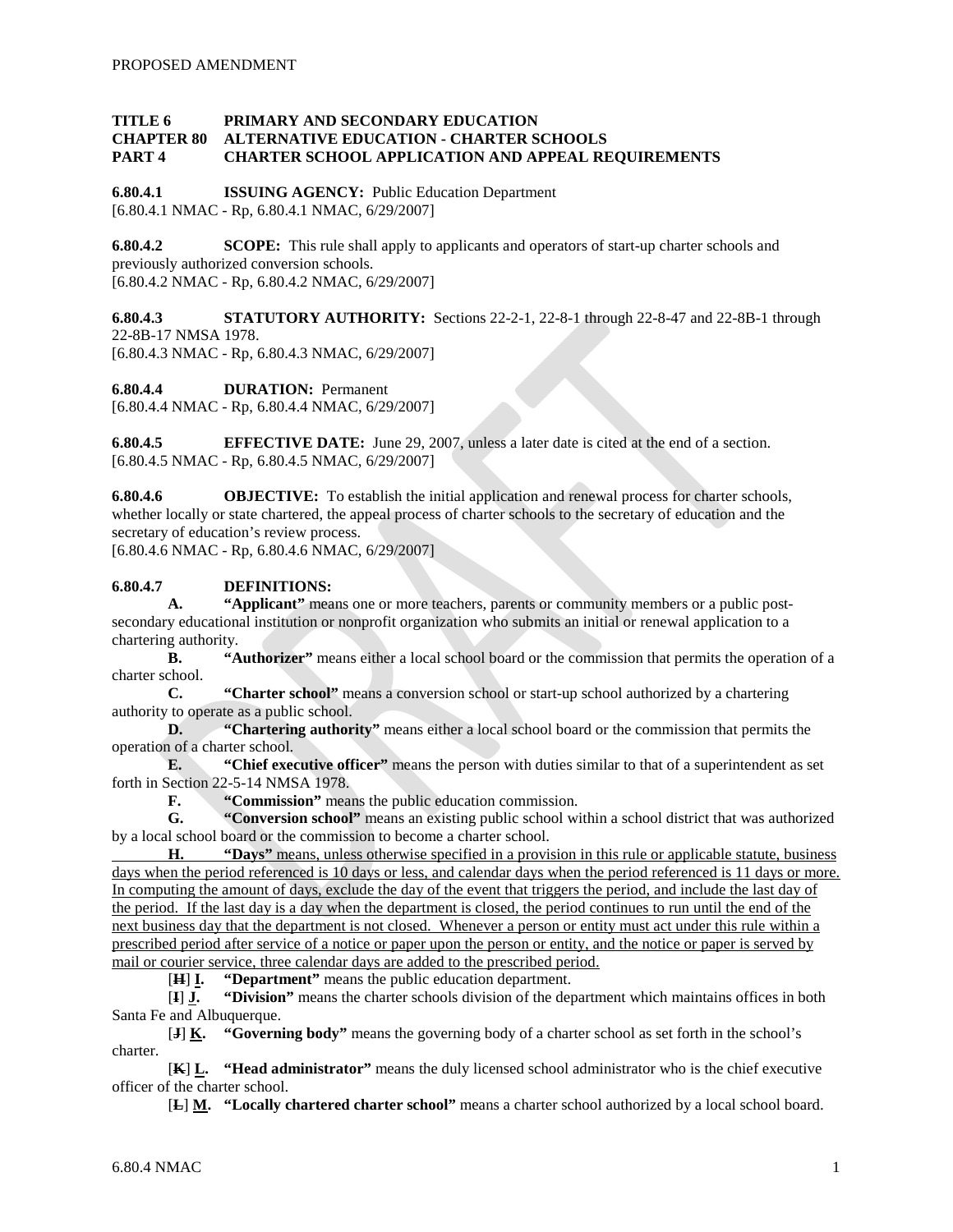[**M** ] **N. "MEM"** means membership, which is the total enrollment of qualified students on the current roll of a class or school on a specified day.

[ **N** ] **O. "New Mexico coalition for charter schools"** means the non-profit membership organization representing charter schools in New Mexico.

[ **O** ] **P. "New Mexico school boards association"** means the organization consisting of the local public school boards and the governing bodies of charter schools in New Mexico.

[ **P** ] **Q. "Organizer"** means one or more persons or entities who seek to arrange, form or otherwise put together a charter school.

[ **Q** ] **R. "Prospective applicant"** means one or more teachers, parents or community members or a public post-secondary educational institution or nonprofit organization who submits a notice of intent to a chartering authority.

[ **R** "Secretary" means the New Mexico secretary of public education.

[ **S "Start-up charter school"** means a public school developed by one or more parents, teachers or community members who applied to and were authorized by a chartering authority to become a charter school.

[ **T** ] **U. "Application for start-up charter school"** means an application requesting the establishment of either a locally-chartered or state-chartered school.

[ **U** ] **V. "Special education plan"** means a comprehensive written design, scheme or method that includes specific details on how the charter school shall:

**(1)** utilize state and federal funds to provide children with disabilities a free and appropriate public education, in accordance with applicable law;

**(2)** provide educational services, related services and supplementary aids and services to children with disabilities in accordance with each child's individualized education program; and

**(3)** address a continuum of alternative educational placements to meet the needs of students with disabilities, in accordance with applicable law.

[**V** ] **W. "State-chartered charter school"** means a charter school authorized by the commission. [6.80.4.7 NMAC - Rp, 6.80.4.7 NMAC, 6/29/2007; A, 6/30/2008; A, 6/30/2009; A, 12/31/2018]

#### **6.80.4.8 NOTICE OF INTENT TO ESTABLISH A CHARTER SCHOOL:**

**A.** The organizers of a proposed charter school shall provide a signed written notification to the commission and the school district in which the charter school is to be located of the organizers' intent to establish a charter school. The date for submitting a notice shall be no later than the second Tuesday of January of the year in which the prospective applicant plans to submit an application.

**B.** Written notification to the commission shall be made to the division at its Albuquerque office; written notification to a local school board shall be made to the superintendent of that district who shall provide copies of the notification to the local school board during a duly noticed board meeting.

**C.** If the second Tuesday of January falls on a legal holiday, the notification shall be timely if personally delivered on the first day following the legal holiday that the division or office of the pertinent superintendent is open for business. Notice will also be considered timely if it is postmarked four calendar days prior to the second Tuesday of January, regardless of the date on which it is received. Failure to provide timely notification may result in an application being rejected unless the organizers can demonstrate good cause why timely notification was not given.

[6.80.4.8 NMAC - N, 6/29/2007; A, 6/30/2008; A, 6/30/2009]

**6.80.4.9 CONTENTS OF APPLICATION FOR START-UP CHARTER SCHOOL:** A charter school application shall be a proposed agreement between the chartering authority and the charter school and shall include the following assurances, descriptions, outlines and plans.

**A.** The mission statement of the charter school. The mission statement must answer the following questions: "Who do you serve?", "What do you seek to accomplish?", "What methods will you use?", and "How will we know if you are achieving your mission?"

**B.** The goals, objectives and student performance standards to be achieved by the charter school which address how the charter school will comply with the department's required content standards, benchmarks, and performance standards, state accreditation, standardized testing and school report card in accordance with Sections 22-2C-1 et seq. NMSA 1978. The goals and objectives must be measurable and student-centered.

**C.** A description of the charter school's educational program and curriculum that meets or exceeds the department's educational standards and must be designed to enable each student to achieve those standards and addresses the following: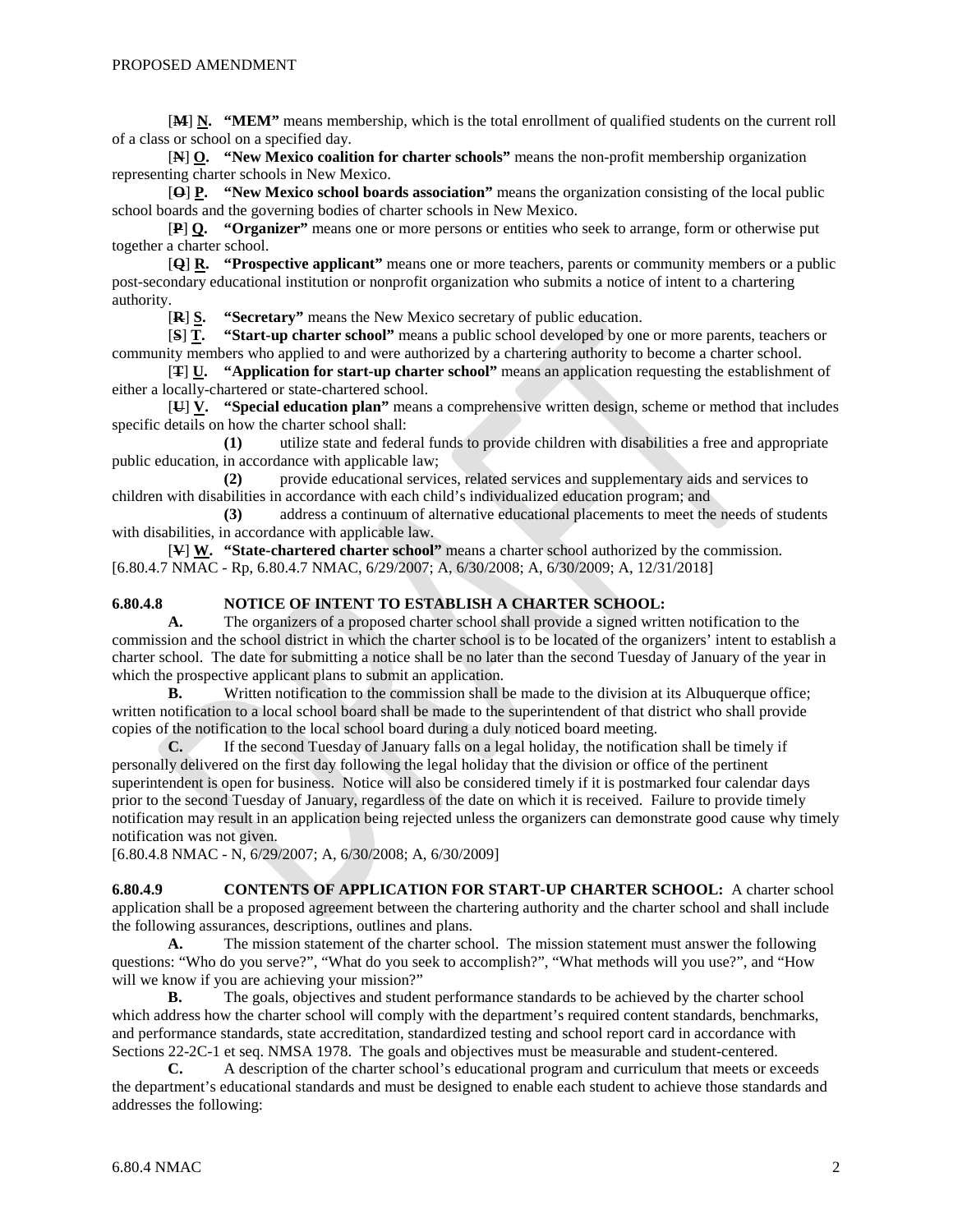- (1) documentation, research or rationale that supports a particular curricular approach;<br>(2) a description of the curriculum including scope and sequence and student performal
- **(2)** a description of the curriculum including scope and sequence and student performance

standards;

**(3)** a timeline for alignment of the curriculum with the department's content standards, benchmarks and performance standards, if alignment has not been completed at the time the application is submitted;

**(4)** strategies and methods to be used in delivering the curriculum and how the curriculum will address students' needs and assist each student in reaching those standards;

**(5)** length of school day and school year;

**(6)** total number of grades the charter school proposes to provide, either immediately or in phases, class size and total projected student enrollment and, if the charter school will be located in a school district that has a total enrollment of not more than 1,300 students, a statement that the proposed charter school's proposed enrollment for all grades, in combination with any other charter school's enrollment for all grades, will neither equal nor exceed ten percent of the total MEM of that school district;

**(7)** proposed requirements for graduation, if applicable.

**D.** A description of the way a charter school's educational program will meet the individual needs of students, including those students determined to be at risk, and which will address the following:

**(1)** suggested modifications to the proposed educational program to meet individual student needs, such as bilingual, limited English proficient, and special education;

**(2)** an outline of a special education plan, the final plan of which must be completed and submitted to the charter authorizer by the end of the planning year;

**(3)** how the charter school will provide access to other services including but not limited to counseling and health.

**E.** A description or outline of a plan the charter school considers adopting for evaluating student performance, the types of assessments that will be used to measure student progress toward achievement of the state's standards and the school's student performance standards, the timeline for achievement of the standards, and the procedures for taking corrective action in the event that student performance falls below the standards, and which description or outline addresses the following:

**(1)** remediation for students not achieving standards, including a timeline for implementation of the remediation plan;

**(2)** assessments that might be considered in addition to the statewide mandated testing;

**(3)** documentation and reporting of student data.

**F.** Assurances that the charter school will be economically sound, including the submission of a proposed budget for the term of the charter and a description of the manner in which the annual audit of the financial and administrative operations of the charter school is to be conducted, and addresses the following:

value;

**(1)** a proposed budget for year one and the following four years based on the current unit

**(2)** a description of the administrative operations of the charter school.

**G.** An assurance that the fiscal management of the charter school will comply with all applicable federal and state laws, regulations and rules relative to fiscal procedures. In addition to this basic assurance, the applicant shall clearly state in its assurance that the following information will be provided to the chartering authority by the end of the planning year or within 10 days of receipt of any federal or state stimulus funds:

(1) a detailed plan indicating how the charter school will manage its fiscal responsibilities;<br>(2) a description of its internal control procedures that the charter school will utilize to

**(2)** a description of its internal control procedures that the charter school will utilize to

safeguard assets, segregate its payroll and other check disbursement duties, provide reliable financial information, promote operational efficiency, and ensure compliance with all applicable federal statutes and regulations and state statutes and rules relative to fiscal procedures.

**H.** The names of the members of the governing body and a description of the operation of the charter school, including:

**(1)** the method of selecting the governing body;

**(2)** the qualifications and terms of members, the filling of vacancies, and the procedures for changing governing body membership;

**(3)** an assurance that the governing body will meet and conduct its meetings in accordance with the Open Meetings Act, Sections 10-15-1 et seq., NMSA 1978;

**(4)** the nature and extent of parental, professional educator and community involvement in the governance and the operation of the school;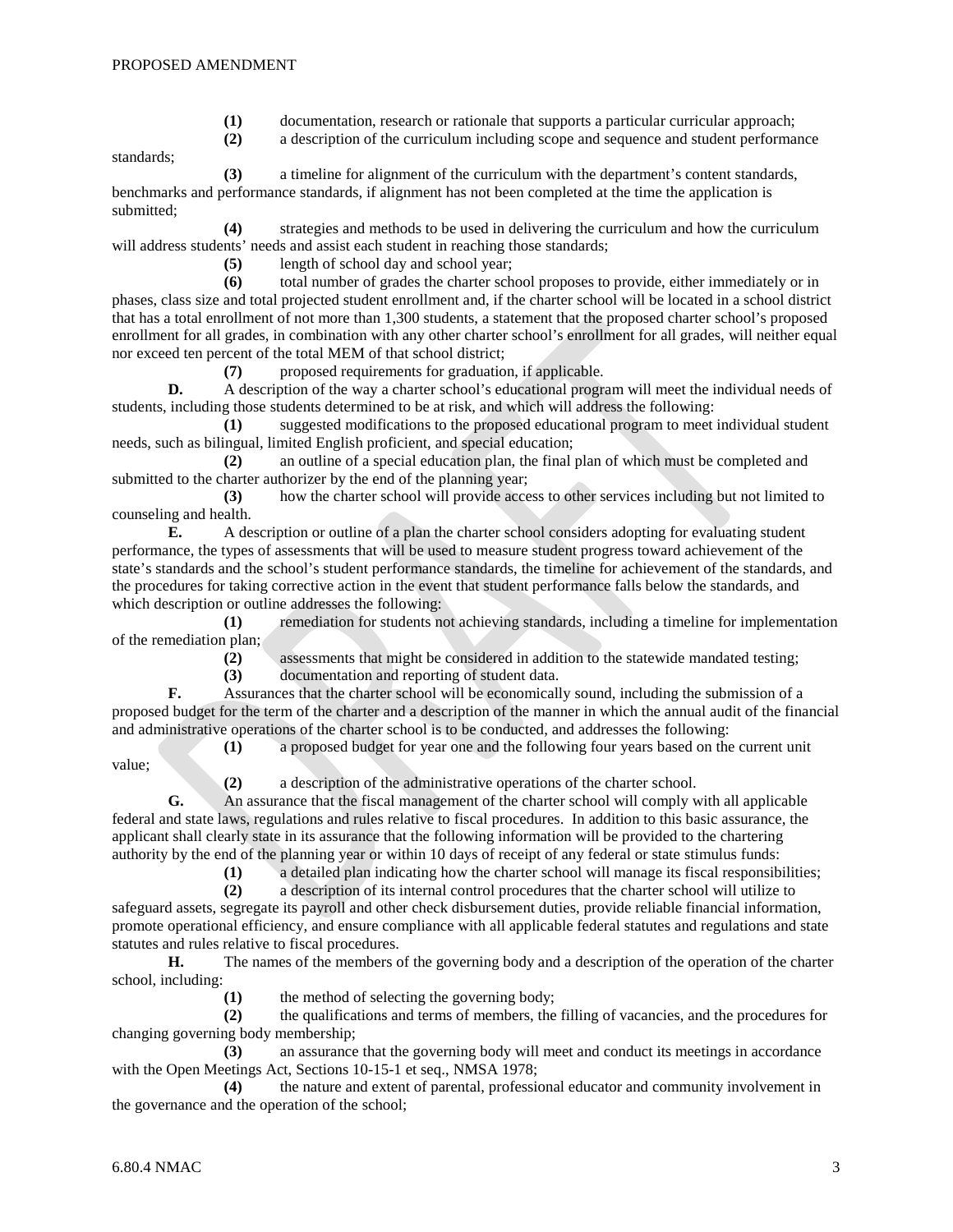**(5)** an assurance that the charter school will adopt policies and procedures of the governing body, that address governance, relationship to staff, professional development, the role of the governing body in policy-making, personnel decisions, budgeting, and operation of the charter school, including how decisions will be made;

**(6)** for locally chartered charter schools, an assurance that it will amend its charter within one (1) year of approval to include procedures agreed upon with its chartering authority for the resolution of disputes between them;

**(7)** a description of how the charter school proposes to account to the chartering authority with respect to the charter school's compliance with applicable statutes, regulations, rules and charter provisions;

**(8)** an assurance by each governing body member that they have read the application and agree to its submission to the chartering authority.

**I.** An explanation of the relationship that will exist between the proposed charter school and its employees, including evidence that the terms and conditions of employment will be addressed with affected employees and their recognized representatives, if any, and which address the following:

**(1)** personnel policies and procedures that comply with all applicable federal statutes and regulations, the School Personnel Act, Sections 22-10-1 et seq., NMSA 1978, and the Charter Schools Act, Sections 22-8B-1 et seq. NMSA 1978 or, if personnel polices and procedures have not been developed at the time of the application, a statement that the policies and procedures developed will comply with applicable federal and state labor laws, regulations and rules implementing them;

**(2)** a description of the evaluation process for staff which shall include evaluation of teachers by a licensed school administrator;

**(3)** the discipline process for staff, that provides for due process and demonstrates an understanding of applicable state and federal laws, regulations and rules;

**(4)** an assurance that the governing body or head administrator will recognize and work with employee labor representatives, if any;

**(5)** a proposed salary schedule;

**(6)** proposed job descriptions of staff;

**(7)** a proposed pupil-teacher ratio.

**J.** The student discipline policy of the proposed charter school that complies with the department's rule on students' rights and responsibilities.

**K.** For charter schools, a proposed agreement between the charter school and the authorizer regarding their respective legal liability and applicable insurance coverage.

**L.** A description of how the charter school plans to meet the transportation and food service needs of its students. The description shall address whether the applicant intends to contract with a school district or other party for the provision of transportation and food services; the identity of the school district or that other party, if known, with whom the applicant proposes to contract; a description of the proposed terms of any contract; and for these services a description of the status of any preliminary negotiations with any school districts or other parties regarding the provision of transportation or food service.

**M.** A description of the waivers that the charter school is requesting from either the local school board or the department or both and the charter school's plan for addressing these waiver requests that:

**(1)** lists the specific policy by number and title for which waivers are requested from local school board policy;

**(2)** lists the specific waivers that are requested from the department's requirements, rules, and provisions of the Public School Code, Sections 22-1-1 et seq., NMSA 1978, pertaining to individual class load, teaching load, length of the school day, staffing patterns, subject areas, purchase of instructional material, evaluation standards for school personnel, school principal duties, driver education and graduation requirements.

**N.** A description of the facilities the charter school plans to use, taking phase-in and availability into account. The charter school shall provide a detailed description of its proposed capital outlay needs, including projected requests for capital outlay assistance for the charter school. Additionally, the charter school shall provide an assurance that:

**(1)** the facility it seeks to use is safe and suitable for use as a school;

**(2)** it will develop and maintain a plan for addressing code, accessibility requirements and any other health and safety requirements, if necessary;

**(3)** it will develop and maintain a plan for operation, maintenance and repair of a facility;

**(4)** it will produce a certificate of occupancy for use of the facility; and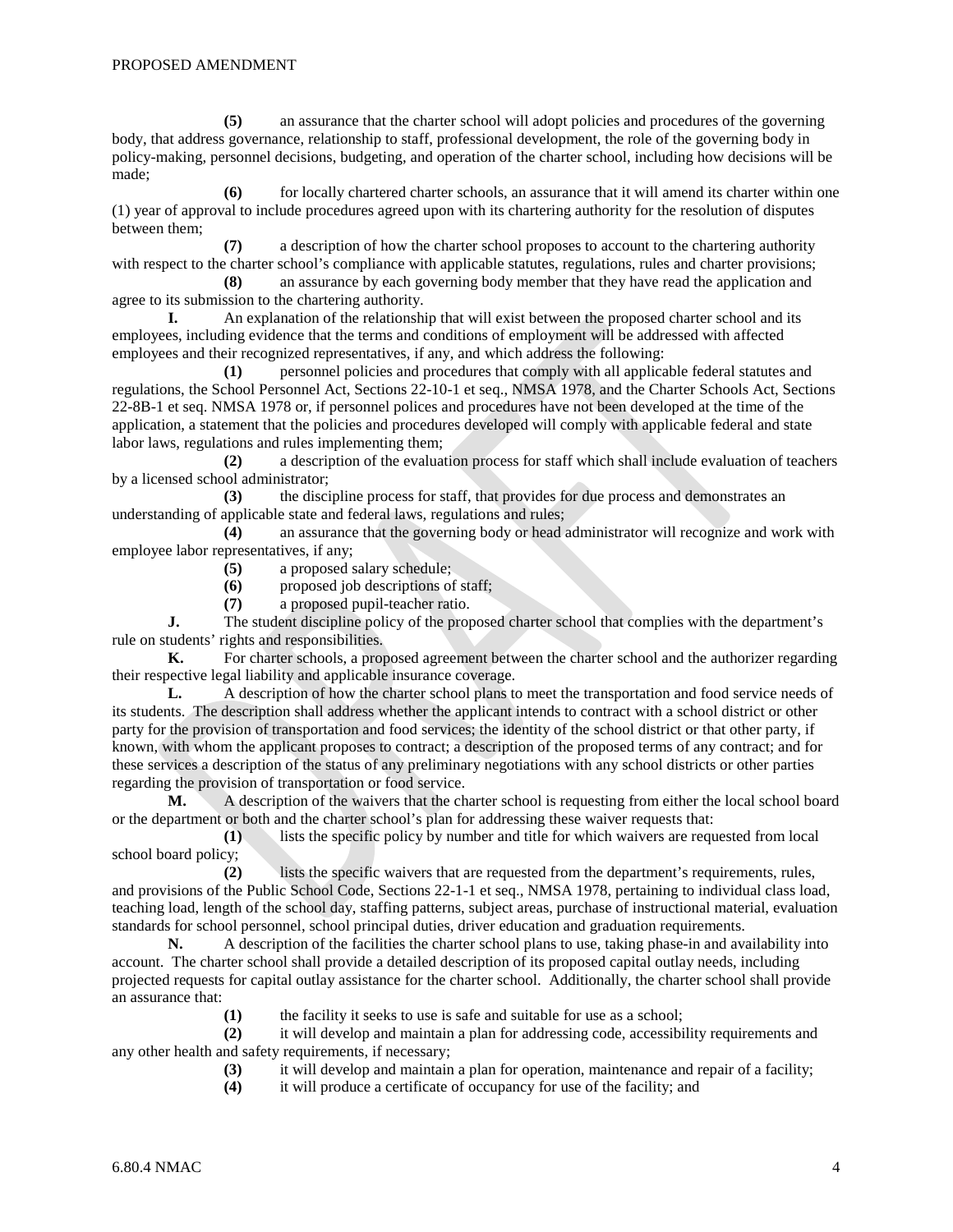**(5)** prior to opening that the facility to be used meets all applicable federal and state health, safety and code requirements.

**O.** A description of the enrollment procedures to be used by the charter school that complies with Section 22-8B-4.1 NMSA, 1978 and Subsection D of 6.80.4.12 NMAC.

**P.** An explanation of how approval of the charter school would be in the best interest of students, school district and community where it intends to locate, and serves a purpose in that community. [6.80.4.9 NMAC - Rp, 6.80.4.8 NMAC, 6/29/2007; A, 6/30/2008]

#### **6.80.4.10 TERM OF A CHARTER:**

**A.** A charter may be approved for an initial term of six years, provided that the first year shall be used exclusively for planning and not for completing the application. The planning year shall be the fiscal year in which the charter is authorized, beginning on the July 1 date on which applications were due and ending on June 30, regardless of the number of months that may be available to a charter school for planning activities.

**B.** A charter may be renewed for successive periods of five years each unless a lesser period is agreed to in writing by the charter school and its authorizer. The five years of the charter will commence on July 1 of the fiscal year after the charter was approved by its authorizer and shall align with the dates of the fiscal year. [6.80.4.10 NMAC - N, 6/29/2007]

# **6.80.4.11 <b>REQUIREMENTS DURING THE PLANNING YEAR:**<br>**A.** For charter schools approved prior to July 1, 2010, prior to t

For charter schools approved prior to July 1, 2010, prior to the end of its planning year, a newly authorized charter school shall demonstrate to the authorizer that its facilities meet the educational occupancy standards required by applicable New Mexico construction codes. For charters approved on or after July 1, 2015, prior to the end of its planning year, the charter school shall demonstrate to its authorizer that its facilities meet the relevant requirements for schools as set forth in Subsection C of Section 22-8B-4.2 NMSA 1978.

**B.** A charter school shall simultaneously notify the public school capital outlay council and its authorizer in writing of its readiness to demonstrate that its facilities meet the referenced educational occupancy standards.

**C.** The public school capital outlay council shall determine whether a charter school's facilities meet established educational occupancy standards, and if not, whether specific requirements are inappropriate or unreasonable for a charter school. If the public school capital outlay council determines that specific requirements of the referenced educational occupancy standards are inappropriate or unreasonable for a charter school, it may grant a variance. The public school capital outlay council shall provide written notification of its decision and the reasons thereto simultaneously to the charter school and its authorizer.

**D.** Prior to the end of its planning year, a state chartered charter school shall demonstrate that it has qualified as a board of finance and that it has satisfied any conditions imposed by the commission before commencing full operation for the remainder of its charter term.

**E.** Prior to the end of its planning year, the state-chartered charter schools shall apply to the commission for authorization to commence full operations. If the commission refuses to issue the authorization to commence full operation, it shall provide its reasons in writing which shall be limited to the reasons set forth in Subsection D of 6.80.4.11 NMAC.

[6.80.4.11 NMAC - N, 6/29/2007; A, 6/30/2008; A, 6/30/2009]

## **6.80.4.12 INITIAL REQUIREMENTS AND REVIEW PROCESS FOR START-UP SCHOOLS:**

**A.** Local school boards may approve the establishment of charter schools to be located in their respective districts. The commission may approve the establishment of a charter school to be located anywhere in the state.

**B.** An applicant shall apply to only one chartering authority at a time. An applicant whose application has been denied by a chartering authority or approved with amendments unacceptable to the applicant may file the same application the following fiscal year with a different chartering authority.

**C.** Applications for start-up schools shall be submitted between June 1 and July 1 to be eligible for consideration for the following fiscal year. If July 1 falls on a Saturday or a Sunday, the deadline for filing applications shall be extended to the close of business of the very next Monday, even in the case of a school district closed for summer break. Applications will also be considered timely if they are postmarked four calendar days prior to July 1, regardless of the date on which they are received. Failure to submit a timely application shall result in an application being rejected by the authorizer, unless the parties agree to waive the filing deadline in accordance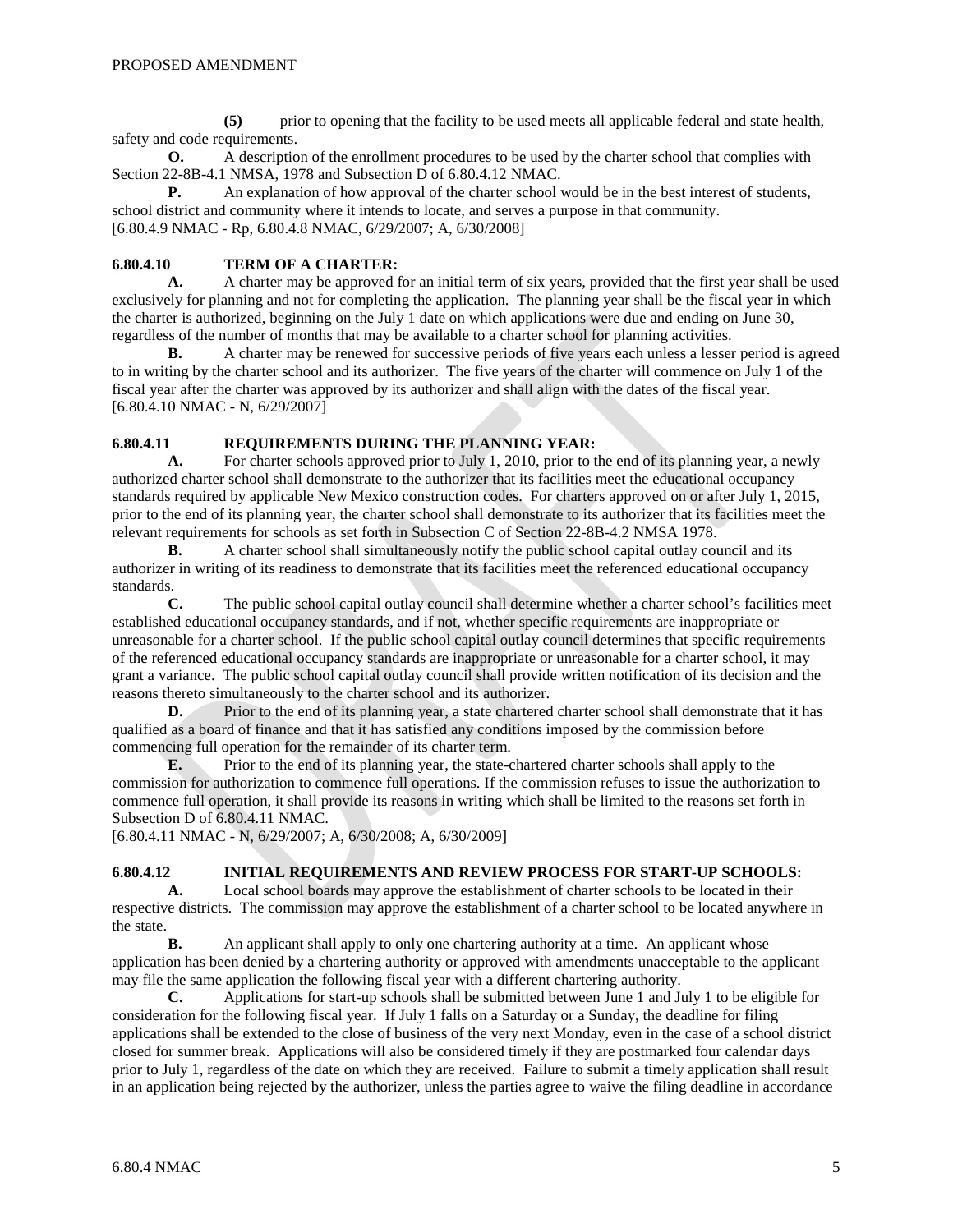with Section 22-8B-6 NMSA 1978. Any such waiver shall be in writing and signed by persons authorized to take such action by the applicant and the chartering authority.

**D.** Enrollment in a start-up charter school shall be guided by the following.

**(1)** A charter applicant must enroll students on a first-come, first-served basis or through a lottery selection process if the total number of applicants exceeds the number of spaces available.

**(2)** A charter applicant shall advertise its enrollment process using newspapers, bulletin boards and other methods designed to disseminate its availability to seek student enrollment and to ensure that there is equal opportunity for all parents and students to learn about the school and apply.

**(3)** A charter school shall not charge tuition or have admission requirements, except as otherwise provided in the Public School Code, Sections 22-1-1 et seq., NMSA 1978.

**(4)** In subsequent years of its operation, a charter school will give enrollment preference to previously properly admitted students who remain in attendance and siblings of students already admitted to or attending the school.<br>**E.** Any

**E.** Any revision or amendment to the terms of the charter contract may be made only with the written approval of the authorizer.

**F.** A charter school shall be a nonsectarian, nonreligious, and non-home-based public school that operates within the geographic boundaries of a public school district.

**G.** A charter school shall comply with the Age Discrimination Act of 1975, Title VI of the Civil Rights Act of 1964, Title IX of the Education Amendments of 1972, Section 504 of the Rehabilitation Act of 1973, and Part B of the Individuals with Disabilities Education Act.

**H.** A charter school shall comply with the same federal and state audit requirements as do other public schools in the state.<br> **I.** A charter

**I.** A charter school shall meet all applicable federal, state, and local health and safety requirements.<br> **J.** A charter school shall operate in accordance with and under authority of state law.

**J.** A charter school shall operate in accordance with and under authority of state law.<br> **K.** A charter school shall provide equitable access to, and participation in, its federally

**K.** A charter school shall provide equitable access to, and participation in, its federally assisted program for students, teachers, and other program beneficiaries with special needs.

**L.** A charter school shall have an admissions process that does not discriminate against anyone on the basis of race, gender, national origin, color, disability, or age.

**M.** A charter school's head administrator or governing body shall not employ or approve the employment in any capacity of a person who is the spouse, father, father-in-law, mother, mother-in-law, son, son-inin-law, daughter, daughter-in-law, brother, brother-in-law, sister or sister-in-law of a member of the governing body or the head administrator. The governing body may waive the nepotism rule for family members of a head administrator.

**N.** Applications to the commission for establishment of a state chartered charter school shall be made to the division at its Albuquerque office. Applications to a local school board for establishment of a locally chartered charter school shall be made to the superintendent of that district.

**O.** An application for a start-up school may be made by one or more teachers, parents, community members, by a public post-secondary educational institution or a nonprofit organization.

**P.** The chartering authority shall be responsible for reviewing all applications for charter schools. Prior to the submission of the applications, the division shall provide at least three technical assistance workshops for prospective applicants on preparing a start-up application. The chartering authority shall not charge application fees.

**Q.** A review coordinator shall be used by the chartering authority to assist prospective applicants in the preparation of proposed charters. The assistant secretary for the division shall designate a review coordinator in the division for the commission. The superintendent shall appoint a review coordinator for the local school board, unless the superintendent of a school district performs this duty. Prior to the deadline for submission of applications established by the chartering authority, the review coordinator or superintendent and any prospective applicants shall confer in an attempt to identify:

**(1)** any concerns regarding noncompliance with requirements of the Charter Schools Act (Sections 22-8B-1 et seq., NMSA 1978), this rule or other applicable state or federal laws or regulations which would arise from the establishment or operation of the proposed charter school;

**(2)** any licensure, curriculum, or other educational concerns which would arise from the establishment or operation of the proposed charter school;

**(3)** any interests of the students, the school district or the community which would be adversely affected by the establishment or operation of the proposed charter school and describe the apparent adverse effects.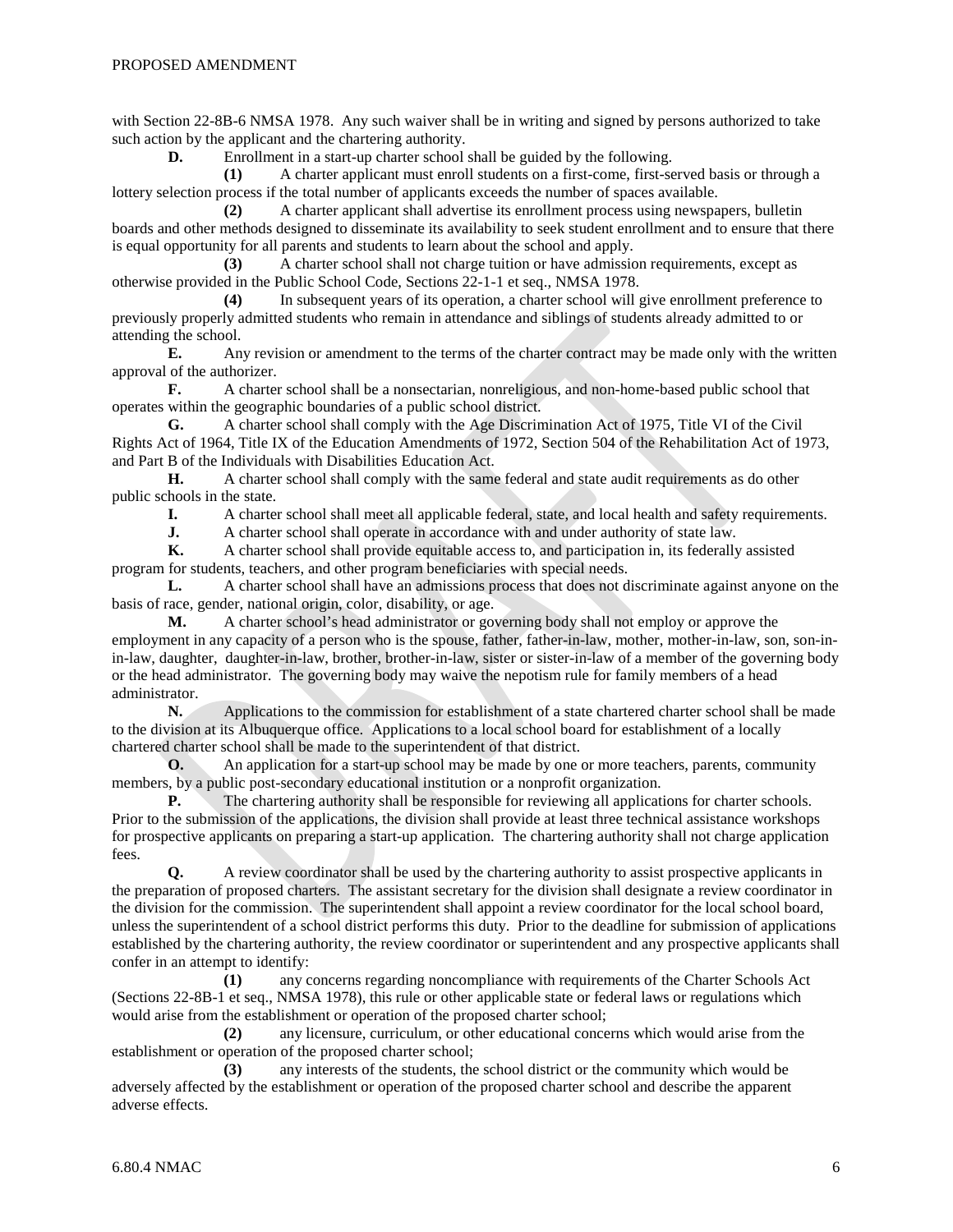**R.** Prospective applicants are to direct any request for technical assistance and information through the authorizer's designated review coordinator. The review coordinator or superintendent shall ensure that the appropriate staff members respond to requests from prospective applicants for information on school operations, policies or practices which prospective applicants regard as necessary to enable them to present an approvable application. Prospective applicants may request information using the Inspection of Public Records Act (Chapter 14, Article 2 NMSA 1978). A review coordinator may require that requests for information not made pursuant to the Inspection of Public Records Act be in a format or directed to a specific person or office in the school district or department. Prospective applicants should not contact school district or department employees directly to obtain information.

**S.** Prior to the public meeting at which the decision is made, the chartering authority shall hold at least one public hearing to obtain information and community input to assist it in its decision whether to grant a charter school application. At any such hearing, which shall be duly noticed and held pursuant to the Open Meetings Act (Chapter 10, Article 15 NMSA 1978) and the requirements contained in the Laws 2009 Chapter 12, members of the chartering authority may ask questions of the charter applicant and that applicant shall have an opportunity, subject to reasonable time limitations, to respond to any questions or concerns raised by any members of the chartering authority, and present to the chartering authority information that clarifies and verifies the information in the application that the applicant believes will assist the chartering authority in making its decision. Community input may include written or oral comments in favor of or in opposition to the application by the applicant, members of the local community and other interested individuals. Community input shall be provided within a time limit established by the chartering authority.

**T.** A charter applicant shall respond to requests for information that the chartering authority regards as necessary to verify and clarify issues identified in the charter application; each shall communicate in good faith in an attempt to verify and clarify issues identified in the charter application.

**U.** No earlier than three days after the public hearing to obtain information and community input, the chartering authority shall rule on the application in a public meeting. The public meeting at which the decision is made shall be held by September 1. The charter applicant and the chartering authority may, however, jointly waive the September 1 deadline provided they do so in a signed written statement. If not ruled upon by September 1, or the stipulated deadline, the charter application will be automatically reviewed by the secretary pursuant to the applicable provisions of Section 22-8B-7 NMSA 1978 and 6.80.4.14 NMAC.

**V.** A chartering authority may approve, approve with conditions or deny an application. A chartering authority may deny an application where:

**(1)** the application is incomplete or inadequate;

**(2)** the application does not propose to offer an educational program consistent with the requirements and purposes of the Charter Schools Act (Chapter 22, Article 8B NMSA 1978);<br>(3) the proposed head administrator or other administrative or fiscal per

**(3)** the proposed head administrator or other administrative or fiscal persons were involved with another charter school whose charter was denied or revoked for fiscal mismanagement or the proposed head administrator or other administrative or fiscal member was discharged from a public school for fiscal mismanagement;

**(4)** the public school capital outlay council has determined that the facilities do not meet the standards required in Section 22-8B-4.2 NMSA 1978;

**(5)** for a proposed state-chartered charter school, it does not request the governing body to be designated as a board of finance, or the governing body does not qualify as a board of finance; or

**(6)** the application is otherwise contrary to the best interests of the charter school's projected students, the local community or the school district in whose geographic boundaries the applicant seeks to operate.

**W.** If the chartering authority denies a charter school application or approves the application with conditions, it shall state its reasons for the denial or imposition of conditions in writing within 14 days of the meeting. The written decision must be based upon the vote that was taken at the public meeting and reflect the stated reasons for the vote of the chartering authority to deny a charter school application or approve the application with conditions. If the chartering authority grants a charter, it shall deliver the approved charter to the applicant. The time within which to file notice of appeal shall commence upon receipt of the written denial. The chartering authority shall maintain a copy of the charter for its files.

**X.** If the approved charter contains a waiver request for release from department rules or the Public School Code the applicant must follow the procedures on requesting waivers from the department. The department shall notify the authorizer and the charter school whether the request is granted or denied and, if denied, the reasons thereto.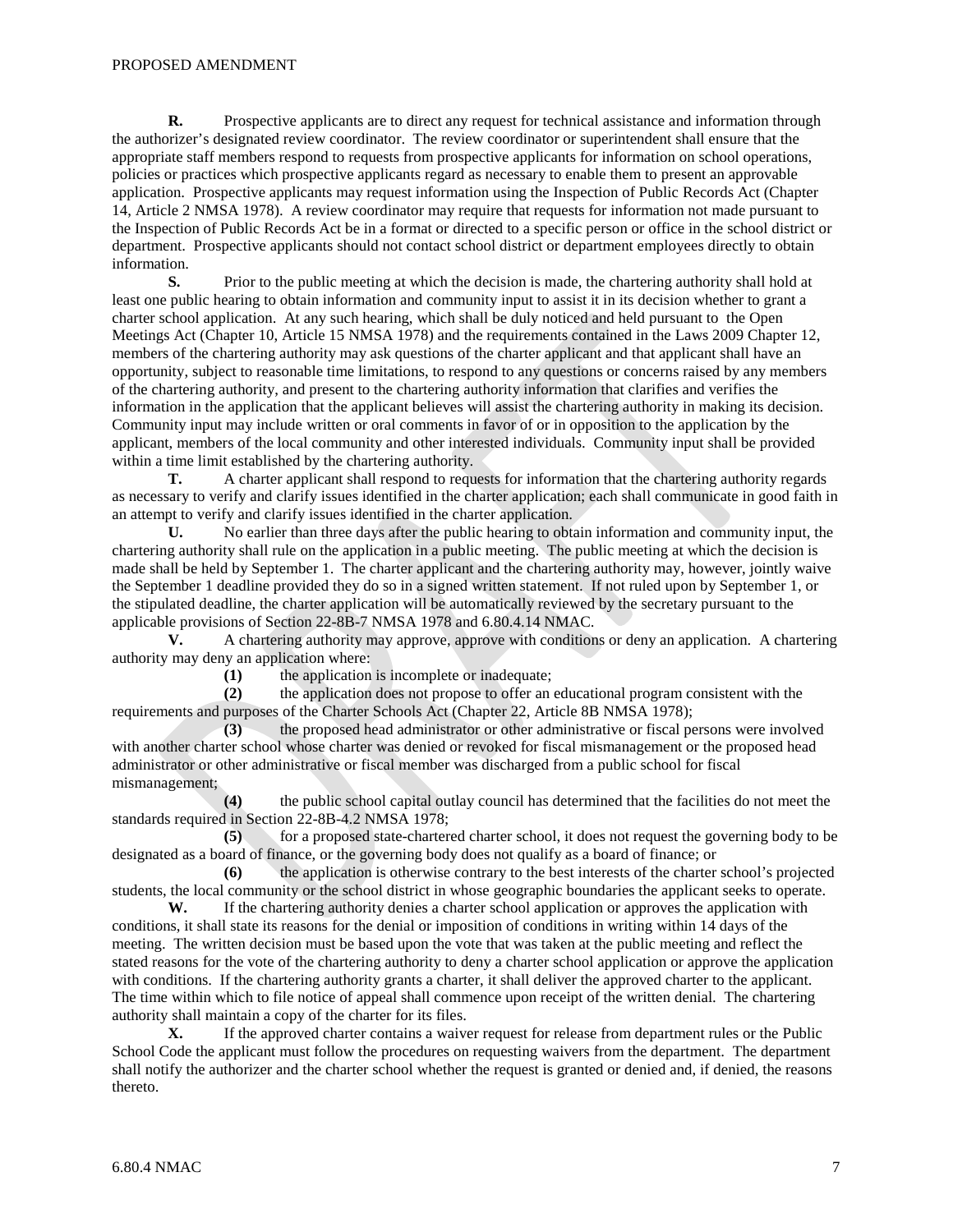**Y.** If the authorizer denies a charter school application or imposes conditions for approval that are unacceptable to the charter applicant, the applicant may appeal the decision to the secretary pursuant to Section 22- 8B-7 NMSA 1978 and Section 6.80.4.14 NMAC.

[6.80.4.12 NMAC - Rp, 6.80.4.9 NMAC, 6/29/2007; A, 6/30/2008; A, 6/30/2009]

#### **6.80.4.13 CHARTER SCHOOL RENEWAL PROCESS AND RENEWAL APPLICATIONS:**

**A.** The governing body of a charter school seeking to renew its charter shall file its renewal application with a chartering authority no earlier than 270 days prior to the date the charter expires. Commencing with any charters that are due to expire at any time after January 1, 2008, all applications for renewal shall be submitted no later than October 1 of the fiscal year prior to the expiration of the school's charter. The chartering authority shall rule in a public meeting on the renewal application no later than January 1 of the fiscal year in which the charter expires.

**B.** The governing body may submit its charter renewal application to either the commission or to the local school board of the district in which the charter school is located, but may not submit the renewal application to both authorizers simultaneously.

**C.** The application shall contain:

**(1)** a report on the progress of the charter school in achieving the goals, objectives, student performance standards, state minimum educational standards and other terms of the initial approved charter application, including the accountability requirements set forth in the Assessment and Accountability Act (Section 22-2C-1 et seq., NMSA, 1978);

**(2)** a financial statement that discloses the costs of administration, instruction and other spending categories for the charter school that is understandable to the general public, that will allow comparison of costs to other schools or comparable organizations and that is in a format required by the department;

**(3)** any changes to the original charter the governing board is requesting and any amendment to the initial charter, which were previously approved;

**(4)** a certified petition in support of the charter school renewing its charter status signed by not less than 65 percent of the employees in the charter school;

**(5)** a certified petition in support of the charter school renewing its charter status signed by at least 75 percent of the households whose children are enrolled in the charter school as identified in the school's 120 day report of the fiscal year prior to the expiration of the charter;

**(6)** a description of the charter school facilities and assurances that the facilities are in compliance with the requirements of Section 22-8B-4.2 NMSA 1978; and

**(7)** a statement of the term of the renewal requested, if less than five years; if a charter school renewal application does not include a statement of the term of the renewal, it will be assumed that renewal is sought for a term of five years.

**D.** A chartering authority may refuse to renew a charter if it determines that:

**(1)** the charter school committed a material violation of any of the conditions, standards or procedures set forth in the charter contract;

**(2)** the charter school failed to meet or make substantial progress toward achievement of the department's minimum educational standards or student performance standards. [identified in the charter application;... Failure to meet or make substantial progress toward achievement of the department's minimum educational standards or student performance standards shall be defined by the following criteria:

**(a)** charter school earns a tier 4 rating as outlined in the charter school performance framework in the charter contract for the most recent two consecutive years or for three of the last four years; or **(b)** charter school earns an F rating pursuant to Section 22-2E-1 NMSA 1978 for the

most recent two consecutive years or any combination of D ratings or F ratings over the last three years;

**(3)** the charter school failed to meet generally accepted standards of fiscal management;

**(4)** the charter school violated any provision of law from which the charter school was not specifically exempted; or

**(5)** the public school capital outlay council has determined that the facilities do not meet the standards required in Section 22-8B-4.2 NMSA 1978.

**E.** [If the chartering authority refuses to approve a charter school renewal application or approves the renewal application with conditions, it shall state its reasons for the non-renewal or imposition of conditions in writing within 14 days of the meeting; provided that if the chartering authority grants renewal of a charter, it shall deliver the approved charter to the applicant and a copy to the chartering authority. The chartering authority shall keep a copy of the charter for its files.] If the chartering authority refuses to approve a charter school renewal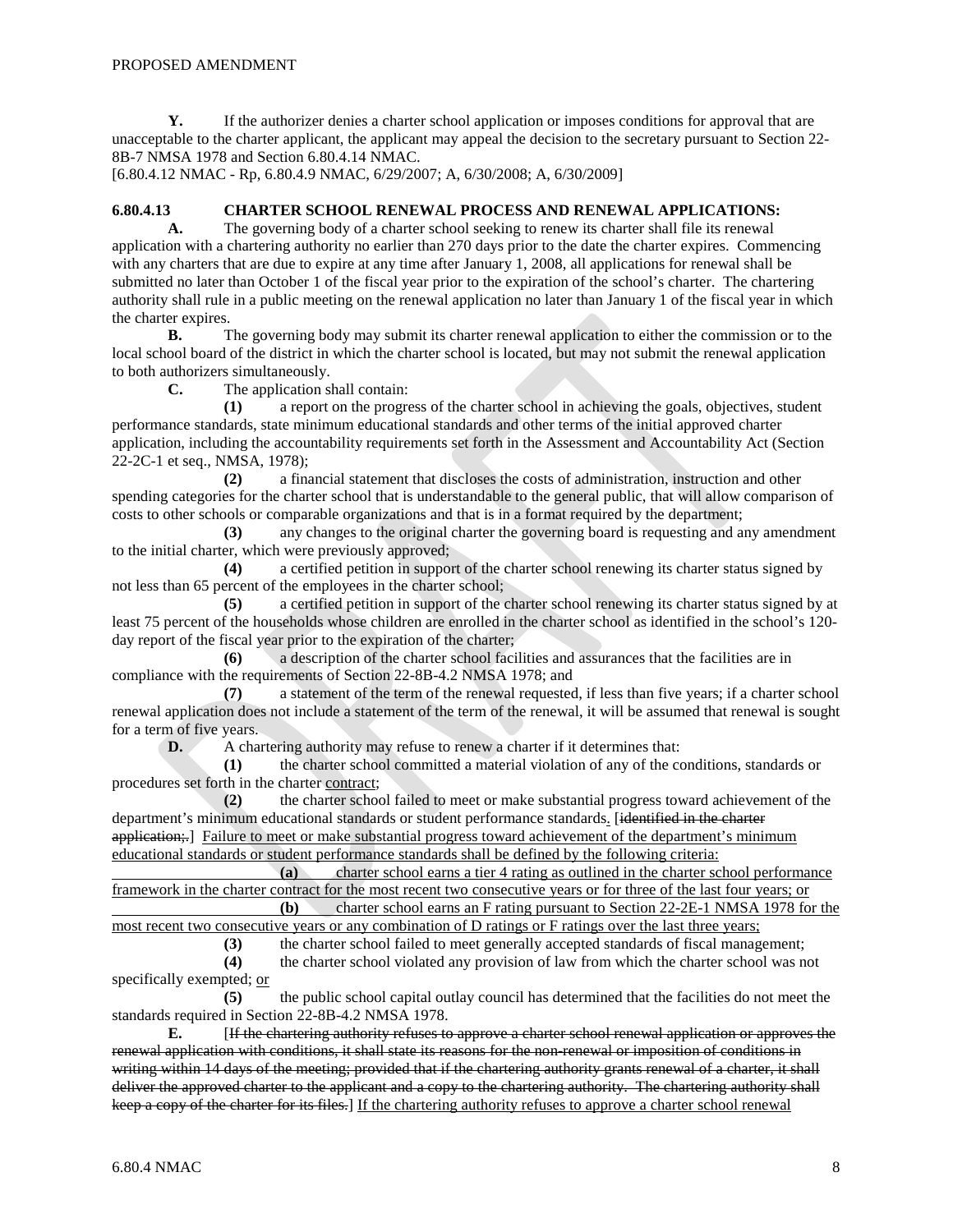application or approves the renewal application with conditions, it shall state its reasons for the non-renewal or imposition of conditions in writing within 14 days of the public meeting at which the vote was taken. The written decision must restate the motion that was voted on in the public meeting and must restate the reasons that were voted on in the public meeting during which the vote was taken.

**F.** If the chartering authority grants renewal of a charter, it shall deliver the approved charter to the applicant and a copy to the chartering authority.

[ **F**] **G.** If the approved charter contains a waiver request for release from department rules or the Public School Code, the department shall notify the authorizer and the charter school whether the request is granted or denied and, if denied, the reasons thereto.

[ **G**] **H.** If the authorizer refuses to approve a charter school renewal application or imposes conditions for renewal that are unacceptable to the charter applicant, the applicant may appeal the decision to the secretary pursuant to Sections 22-8B-7 NMSA 1978 and 6.80.4.14 NMAC.

[**H**] **I.** The provisions of this section shall apply to conversion schools. [6.80.4.13 NMAC - Rp, 6.80.4.8 NMAC, 6/29/2007; A, 6/30/2008; A, 6/30/2009; A, 12/31/2018]

#### **6.80.4.14 APPEALS TO THE SECRETARY:**

**A.** Right of appeal. A charter applicant may appeal to the secretary from any chartering authority decision denying a charter school application, revoking or refusing to renew a previously approved charter, or imposing conditions for approval or renewal that are unacceptable to the applicant. Appeals from suspension of governing bodies and head administrators by the secretary shall be governed by the procedures set forth in 6.30.6 NMAC ("Suspension of Authority of a Local School Board, Superintendent or Principal").

**B.** Notice of appeal.

**(1)** Filing and service of notice. A charter applicant or governing body of a charter school that wishes to appeal a decision of a chartering authority concerning the denial, nonrenewal or revocation of a charter, or the imposition of conditions for approval or renewal that are unacceptable to the charter school or charter school applicant shall file and serve a written notice of appeal within 30 days after service of the chartering authority's decision. One original plus four copies of the notice of appeal together with any supporting documents shall be filed with the secretary at the department's main office in Santa Fe. No notice of appeal, including exhibits and other related documents, shall be filed using compact disks, floppy disks or email; instead, paper documents must be filed with the department.

**(2)** Grounds of appeal. The notice shall include a [brief ] statement of the reasons why the appellant contends the chartering authority's decision was in error with reference to the standards set forth in Subsection B of Section 22-8B-7 NMSA 1978 that the authorizer acted arbitrarily or capriciously, rendered a decision not supported by substantial evidence, or did not act in accordance with law. The appellant shall limit the grounds of its appeal to the authorizer's written reasons for denial, nonrenewal, revocation or imposition of conditions.

**(3)** Required attachments. The appellant shall attach to each copy of the notice of appeal:

**(a)** a copy of the chartering authority's written decision, together with a copy of the authorizer's minutes or draft minutes of the meeting if available; and

**(b)** a copy of the charter or proposed charter in question.

**C.** Filing and service of other documents. An original document shall be filed with the secretary at the department's main office in Santa Fe. Each party shall simultaneously serve a copy of all documents filed with the secretary including any attachments upon the other party at that party's address of record on appeal. A party may file documents other than a notice of appeal and required documents referenced at Paragraph (5) of Subsection D of 6.80.4.14 NMAC below, by email to the secretary provided that the email includes any attachments, as well as the sender's name and mailing address. Filings with the secretary shall reflect by certification of the sender that a copy of all documents being submitted is simultaneously being served on the other party, the method of service, and the address where filed. Filing or service by mail is not complete until the documents are received.

**D.** Pre-hearing procedures.

**(1)** Within 10 days after receipt of the notice of appeal, the secretary shall inform the parties by letter of the date, time and location for the appeal hearing.

**(2)** Except for brief inquiries about scheduling, logistics, procedure or similar questions that do not address the merits of the case, neither party shall communicate with or encourage others to communicate with any employee of the department about a pending appeal unless the other party is simultaneously served with a copy of any written communication or has an opportunity to participate in any conversation by meeting or conference call. Nor shall any employee of the department initiate such prohibited communications. The secretary must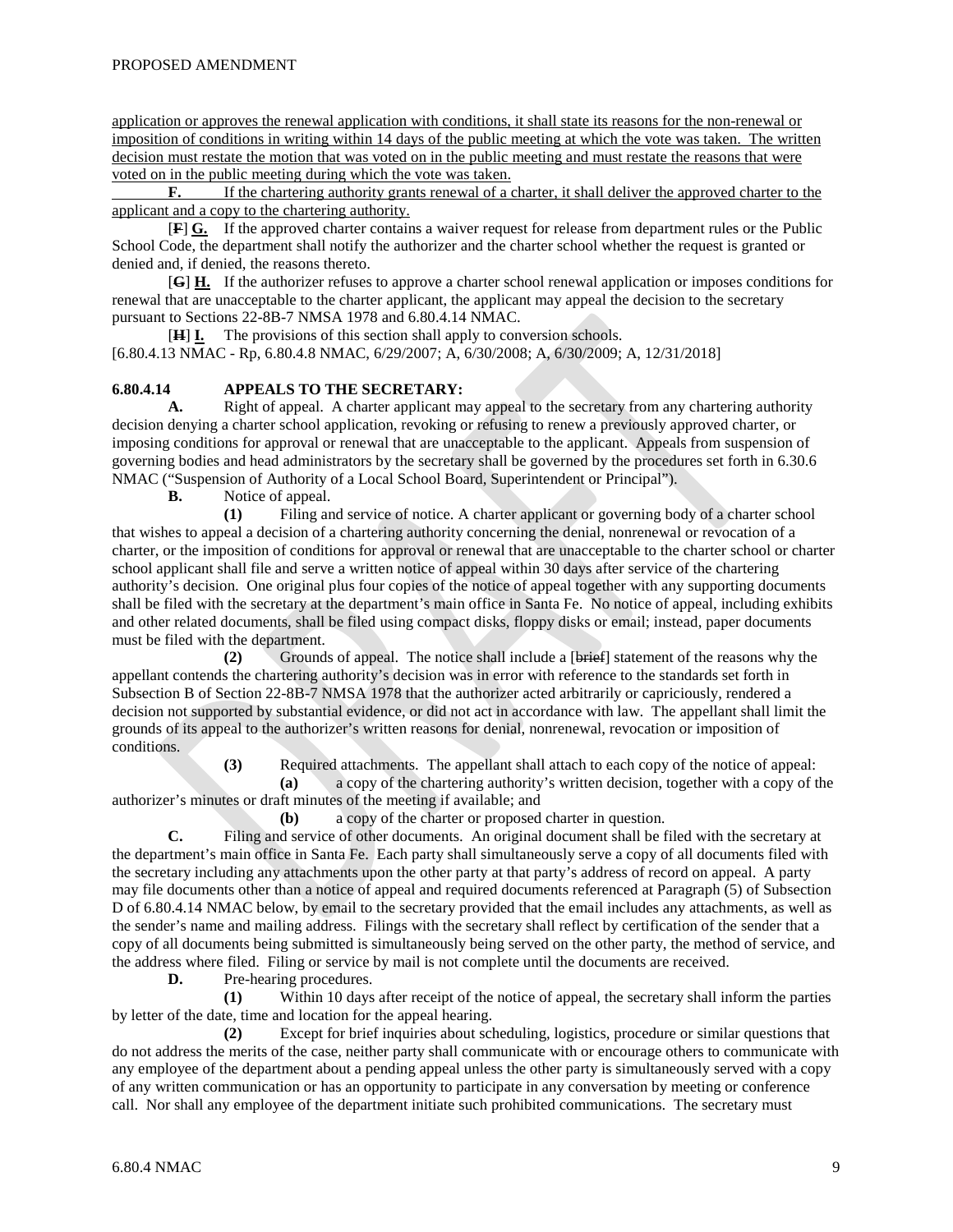disqualify himself or herself from hearing an appeal if the secretary determines, after learning of a prohibited communication, that the secretary is unable to render an unbiased decision. Appellants will be provided a point of contact in the letter referenced in Paragraph (1) of Subsection D of 6.80.4.14 NMAC.

[**(3)** The deadlines in 6.80.4.14 NMAC may be extended by the secretary for good cause. Good cause may include, but shall not be limited to, an agreement between the parties or a well-reasoned request from either party based upon hardship, a scheduling conflict or an event beyond the control of the requester. ]

[ **(4)**] **(3)** All submissions to the secretary on appeal shall focus on the factual and legal correctness of the chartering authority's decision in light of the grounds upon which a chartering authority may deny an application set forth in Subsection K of Section 22-8B-6 NMSA 1978 or the grounds for non-renewal or revocation as set forth in Subsection F of Section 22-8-12 NMSA 1978, and the standards for affirmance or reversal that the chartering authority's decision was arbitrary, capricious, not supported by substantial evidence or otherwise not in accordance with the law.

 $(5)$ **(5)** Within 10 days after filing the notice of appeal, the appellant shall file one original and four copies with the secretary and serve upon the chartering authority one copy of:

**(a)** the appellant's arguments for reversal of the chartering authority's decision, clearly labeled accordingly;

**(b)** the chartering authority's written decision that the appellant is appealing; **(c)** the charter or proposed charter in question, of which only two (2) copies need to

be filed; and **(d)** any other materials related to the issues raised by the appellant which the appellant wishes to have considered in support of its appeal.

**(6)** Within 10 days after receiving the appellant's submissions, the chartering authority shall file one original and four copies with the secretary and serve upon the appellant one copy of:

**(a)** the chartering authority's response to the appellant's arguments; and **(b)** any other materials the chartering authority wishes to have considered in support

of its decision.]

**(4)** Within 15 days of the mailing date of the appellant's notice of appeal and reasons to the chartering authority, the chartering authority shall file one original and four copies with the secretary and serve upon the appellant one copy of the chartering authority's response to the appellant's arguments.

 $(7)$ **(7)** If requested by the secretary, the division and other department staff as appropriate shall review each party's submissions and prepare a report for the secretary which]

**(5)** The division shall review each party's submissions and prepare a report for the secretary which:

**(a)** analyzes and outlines the parties' contentions on appeal with reference to the standards of Subsection K of Section 22-8B-6 and Subsections B and E of Section 22-8B-7 NMSA 1978;

**(b)** sets forth the staff's recommendations for the secretary to affirm or reverse the chartering authority's decision, with or without reasonable conditions or changes to the charter, and the reasons for those recommendations.

[**(8)**] **(6)** At least five days before the hearing date, the division shall deliver its report and recommendations to the secretary and shall simultaneously serve a copy upon each party.

[ **(9)**] **(7)** While an appeal is pending, the parties are strongly encouraged to continue discussions and negotiations in an effort to resolve the matter by agreement and reestablish productive working relations. An appellant may withdraw an appeal at any time before the secretary reaches a final decision. If an appeal is withdrawn, the secretary shall approve an appropriate order of dismissal. The secretary's decision and order may incorporate the terms of any agreement reached by the parties. An appeal which has been withdrawn may not be refiled.

**E.** Secretary hearing and decision.

[**(1)** Unless an extension for good cause has been granted pursuant to Paragraph (4) of Subsection D of 6.80.4.14 NMAC within 60 days after receipt of the notice of appeal, the secretary, after a public hearing that may be held in Santa Fe or in the school district where the proposed charter school has applied for a charter, shall review the decision of the chartering authority and make written findings.]

**(1)** Within 60 days after receipt of the notice of appeal, the secretary, after a public hearing that may be held in Santa Fe or in the school district where the proposed charter school has applied for a charter, shall review the decision of the chartering authority and make written findings.

**(2)** Participants at the hearing before the secretary shall be the designated representatives of the appellant, the chartering authority and the division and other department staff as appropriate.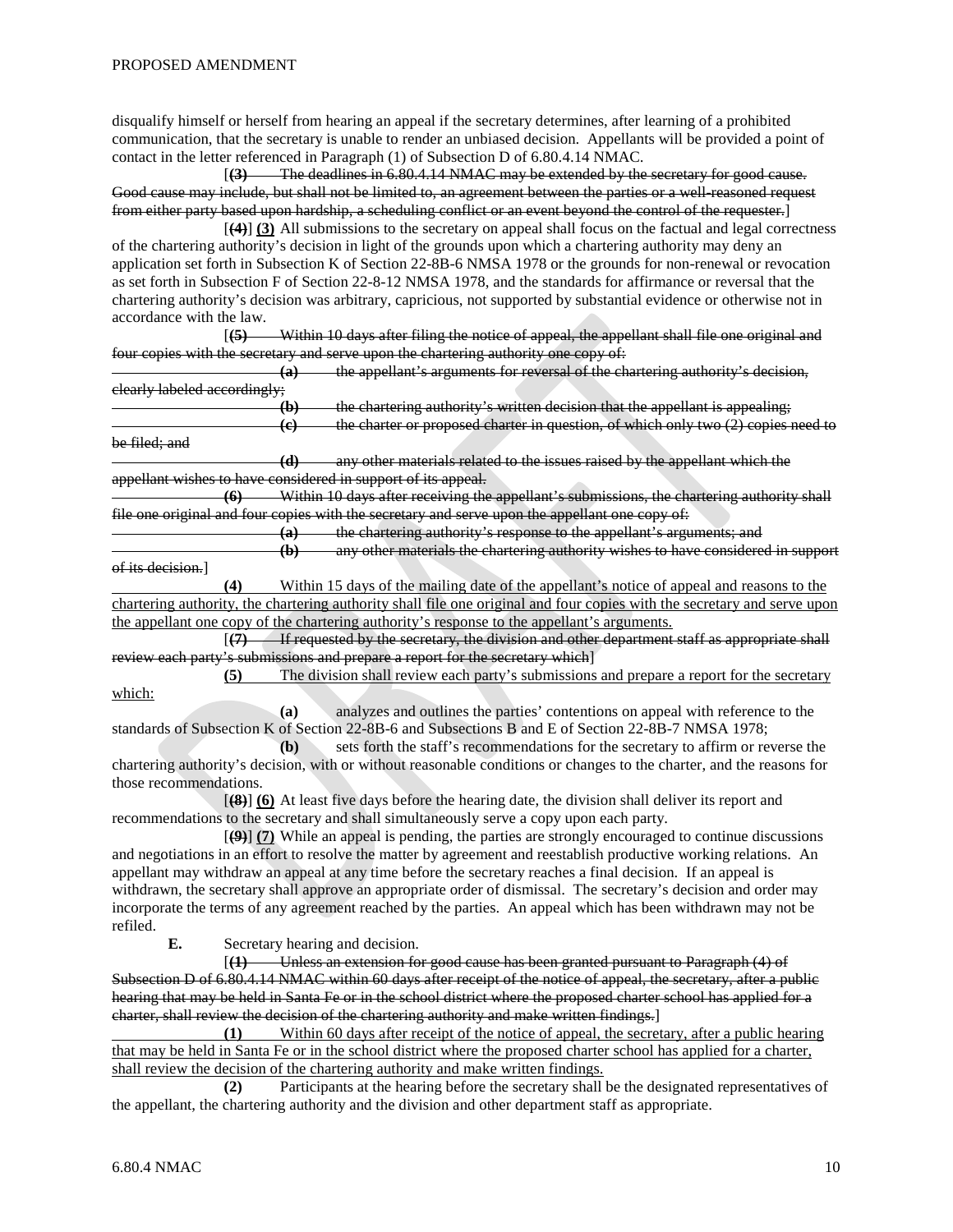**(3)** The time allotment for a hearing shall be three hours. Both parties shall be allowed up to 30 minutes for their presentations. Department staff shall be allowed 20 minutes for their presentation. The appellant may reserve part of its 30 minutes for rebuttal if desired. The order of presentations will be department staff, appellant, chartering authority and rebuttal by the appellant if time has been reserved. The parties may present remarks from whomever they wish in their 30 minutes but must include any comments they wish to make on the staff recommendations within their allotted time. Presentations, questions or discussions that exceed these limits may be ruled out of order by the secretary. The secretary may ask questions of the staff, the parties or the secretary's counsel at any time and may take up to one hour after the staff's and the parties' presentations for further questions, discussion and its decision. Unless stricken during the hearing for good cause or withdrawn, the parties can assume that the department staff and the secretary have reviewed their written submissions, which shall be deemed evidentiary submissions subject to be given increased or diminished weight based upon the oral presentations.

**(4)** All presentations and discussion before the secretary shall focus on the factual and legal correctness of the chartering authority's decision in light of the standards and grounds set forth in Subsection K of Section 22-8B-6, Subsections B, C or E of Section 22-8B-7 and Subsection F of Section 22-8B-12 NMSA 1978.

**(5)** The secretary may reverse the decision of the chartering authority, with or without the imposition of reasonable conditions, if the secretary finds that the chartering authority:

- **(a)** acted arbitrarily or capriciously;
- **(b)** rendered a decision not supported by substantial evidence; or **(c)** did not act in accordance with the law.
- **(c)** did not act in accordance with the law.

**(6)** The secretary shall reverse a decision of the chartering authority denying an application, refusing to renew an application or revoking a charter if the secretary finds that the decision was based upon a determination by the public school capital outlay council that the facilities of the proposed or exiting charter school did not meet the standards required by Section 22-8B-4.2 NMSA 1978 and that the decision was:

- **(a)** arbitrary or capricious;
- **(b)** not supported by substantial evidence; or
- **(c)** otherwise not in accordance with the law.

**(7)** The department shall promptly serve a formal notice of the secretary's decision upon the parties to the appeal.

**(8)** A person aggrieved by a final decision of the secretary may appeal the decision to the district court pursuant to the provisions of Section 39-3-1.1 NMSA 1978.

**F.** The provisions of this section shall apply to conversion schools.

[6.80.4.14 NMAC - Rp, 6.80.4.10 NMAC, 6/29/2007; A, 6/30/2008; A, 10/15/2013; A, 12/31/208]

#### **6.80.4.15 REVIEW ON THE SECRETARY'S OWN MOTION:**

**A.** The secretary, on the secretary's own motion, may review a chartering authority's decision to grant a charter.

**B.** Within 10 days after the secretary moves to review, the secretary shall issue an appropriate order establishing procedures for the chartering authority and the charter applicant to submit information and arguments for review by the secretary and division staff.

**C.** Within 60 days after the secretary moves to review, the secretary, at a public hearing that may be held in Santa Fe or in the district in which the proposed charter school applied for a charter, shall review the decision of the chartering authority and determine whether the decision was arbitrary and capricious or whether the establishment or operation of the proposed charter school would violate any standard in Subsection C of Section 22- 8B-7 NMSA 1978.

**D.** If the secretary determines that the charter would violate any standard in Subsection C of Section 22-8B-7 NMSA 1978, the secretary shall reverse the chartering authority's decision and remand the decision to the chartering authority with instructions to deny the charter application, suspend or revoke the charter.

**E.** The timelines in 6.80.4.15 NMAC may be extended by the secretary for good cause. Good cause may include but shall not be limited to an agreement between the parties, a reasonable request from either party or reasonable consideration of the secretary's previously established meeting schedule.

**F.** A person aggrieved by a final decision of the secretary may appeal the decision to the district court pursuant to the provisions of Section 39-3-1.1 NMSA 1978.

**G.** The secretary shall promptly serve a copy of the decision on the parties to the proceeding. [6.80.4.15 NMAC - Rp, 6.80.4.11 NMAC, 6/29/2007; A, 6/30/2008; A, 10/15/2013]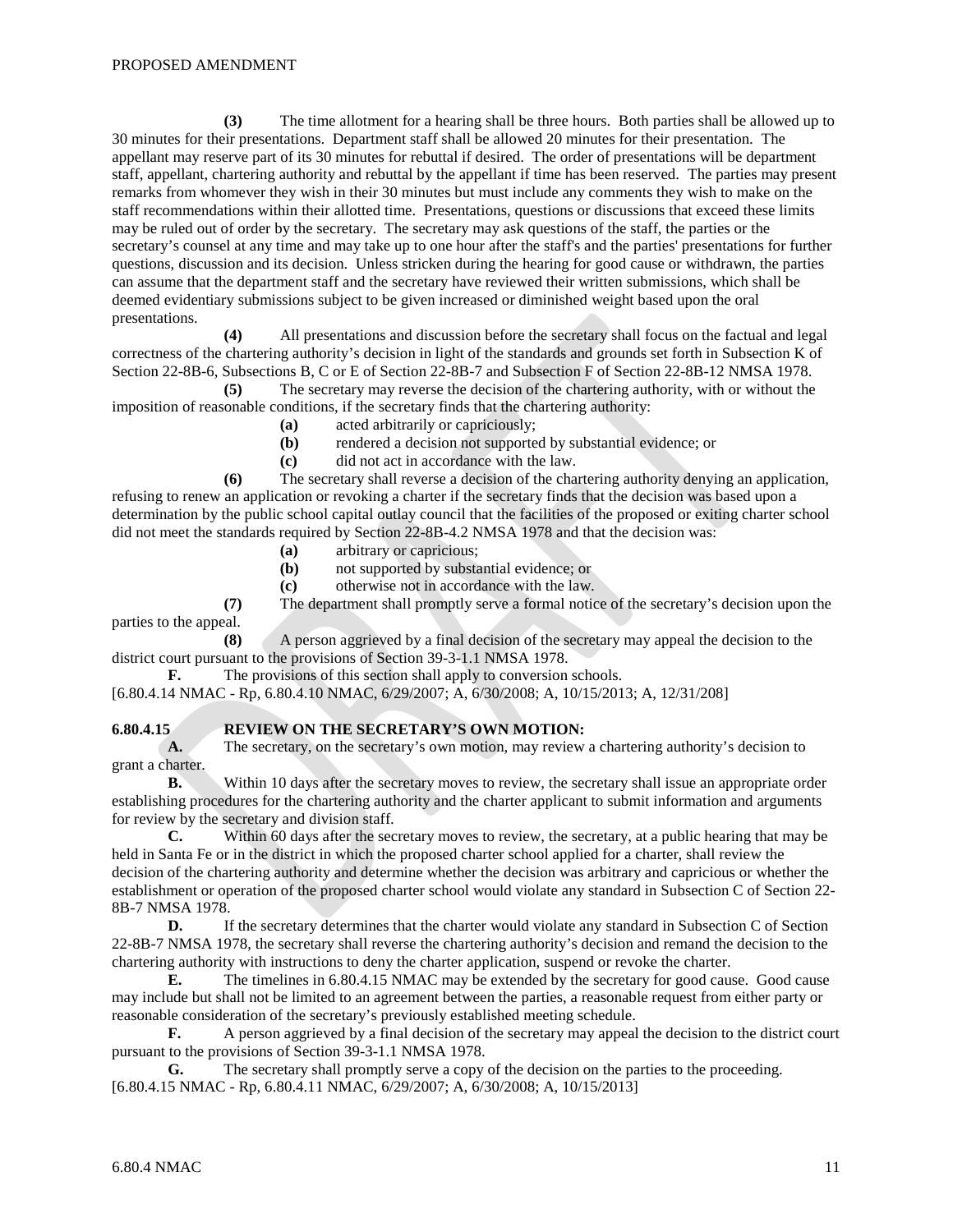# **6.80.4.16 QUALIFICATION FOR BOARD OF FINANCE DESIGNATION:**

**A.** Within 90 days of approval of its charter application, the governing body of a state-chartered charter school shall file a separate application with the commission seeking approval as a board of finance. This deadline may be extended by the commission for good cause shown.

**B.** The application shall include:

**(1)** an affidavit or affidavits, signed by the personnel who will be given the responsibility of keeping the financial records of the charter school, describing the training completed, professional licensure held and degrees earned by them;

**(2)** a statement signed by every member of the governing body that the governing body agrees to consult with the department on any matter not covered by the manual of accounting and budgeting before taking any action relating to funds held as a board of finance;

**(3)** a copy of a certificate of insurance that indicates that the person who will be entrusted with handling the funds of the charter school is adequately bonded;

**(4)** a signed affidavit from each governing body member declaring that the member is not a governing body member of any other charter school and that the member was not a governing body member of another charter school that was suspended or failed to receive or maintain their board of finance designation.

**C.** Within 30 days of filing of the application to qualify as a board of finance, the commission shall issue a decision approving or denying the application. A copy of the decision will be provided to the governing body and the commission.

[6.80.4.16 NMAC - N, 6/29/2007; A, 6/30/2008]

## **6.80.4.17 NEW MEXICO SCHOOL FOR THE ARTS:**

**A.** Upon approval by the commission, a state chartered charter school may operate as the New Mexico school for the arts ("the school"), which shall be a statewide residential charter school for grades nine through 12 offering intensive preprofessional instruction in the performing and visual arts combined with a strong academic program that leads to a New Mexico diploma of excellence.

**B.** An application to the commission for approval of a charter shall contain assurances of compliance together with a plan for how the school will accomplish the following requirements contained in the New Mexico School for the Arts Act, being Laws 2008, Chapter 15, Sections 1 to 9:

**(1)** paying for all expenses associated with outreach activities and for room and board costs for students unable to pay all or part of the cost of room and board from a foundation or other private funding sources;

**(2)** working with a foundation or soliciting other private funding sources to obtain gifts, grants and donations to ensure that the school has adequate revenue to make the payments described in Paragraph (1) of Subsection B of 6.80.4.17 NMAC;

**(3)** not using money received from the state other than charter school stimulus funds to make the payments described in Paragraph (1) of Subsection B of 6.80.4.17 NMAC;

**(4)** admitting an equal number of students from each of the state's congressional districts, to the greatest extent possible and without jeopardizing admissions standards;

**(5)** conducting its admissions process in a way that provides equal opportunity regardless of a student's prior exposure to artistic training and to the student's ability to pay for room and board; and

**(6)** conducting admissions criteria-free outreach activities throughout the state each year that acquaint potential students with the programs at the school, to include programs specifically for middle school students and workshops for teachers.

**C.** By July 1 after the first year the school has provided preprofessional instruction in the performing and visual arts and by July 1 every year thereafter, the school shall submit a report simultaneously to the division and the commission containing:

**(1)** non-personally identifiable demographic information about both applicants and students admitted to the school delineated by counties, congressional districts, socioeconomic status, gender and ethnicity; and

**(2)** the number of students who requested financial assistance for room and board, the total amount of financial assistance provided, and the amounts distributed delineated by the source of gifts, grants and donations received by the school.

**D.** During the planning year the school shall develop a sliding-fee scale subject to the following considerations: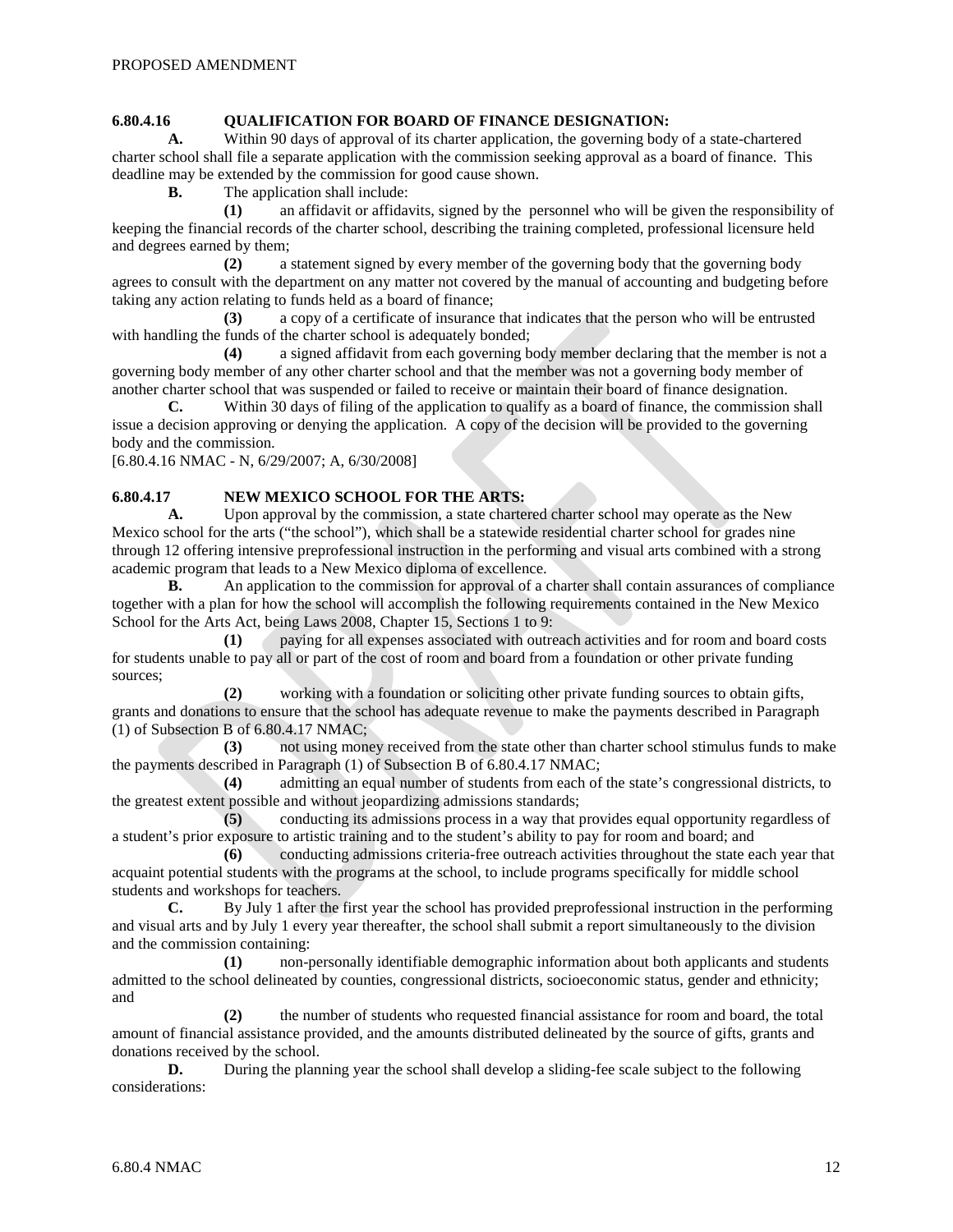**(1)** the purpose of the sliding-fee scale is to defray all or part of the costs of room and board for students whose parents or guardians are financially unable to pay these fees;

**(2)** in determining ability to pay, the school may use a variety of methods including but not limited to:

**(a)** self disclosures in a financial aid application developed by the school;

**(b)** poverty thresholds as maintained by the United States census bureau; **(c)** poverty guidelines as maintained by the United States department of health and

human services;

**(d)** whether the public school that the student applicant most recently came from was a recipient of funds under Title I, Part A of the Elementary and Secondary Education Act of 1965, as amended;

**(e)** whether the student applicant for enrollment was eligible to receive free or reduced price school meals at the public school previously attended; and

**(f)** the amount or percentage of assistance an enrolled student received for room and board the prior school year from the school;

**(3)** the school shall submit its sliding-fee scale to the commission for initial approval during the planning year and may request changes at subsequent commission meetings for good cause shown.

**E.** It shall be the responsibility of the school to obtain adequate funding from private sources to pay annual outreach costs and to defray all or part of room and board fees for students financially unable to pay. No state funds except for charter school stimulus funds received and used during the planning year may be used for these purposes. Private funding sources available to the school shall include the use of a foundation or the soliciting and receipt of gifts, grants and donations. Failure to secure adequate funding for these purposes shall constitute grounds for denial or revocation of a charter.

**F.** Except for provisions of this rule related to admission of students by lottery, admission on a firstcome first-serve basis, the ability to charge for residential fees, admissions criteria and location of the school anywhere in the state, all other provisions of this rule related to state-chartered charter schools shall apply to the school.

[6.80.4.17 NMAC - N, 6/30/2008]

#### **6.80.4.18 DISTANCE LEARNING:**

**A.** A charter school offering or seeking to offer distance learning courses to students shall comply with 6.30.8 NMAC.

**B.** Any charter school offering or seeking to offer distance learning courses in New Mexico pursuant to the Charter Schools Act, Chapter 22, Article 8B NMSA 1978 must be physically located in the state of New Mexico.

[6.80.4.18 NMAC - N, 6/30/2008]

#### **6.80.4.19 LOTTERY WHEN CHARTER SCHOOL CAP IS EXCEEDED:**

**A.** For purposes of compliance with Section 22-8B-11 NMSA 1978, the first five year period shall be deemed to have ended in 2003 and the successive five-year periods begin in 2003.

**B.** If by October first the chartering authorities have authorized more charter schools than permitted by Section 22-8B-11 NMSA 1978, the department shall notify all chartering authorities with newly authorized charter schools that those charter schools may not be established for operations until a lottery is held.

**C.** Within 45 days after determining that the cap for charter schools has been exceeded, the department shall conduct a lottery at a publicly noticed meeting to determine the available slots for charter schools. The department shall randomly draw the names of charter schools from the available pool of all charter schools that were authorized by October first. The schools whose names were drawn shall be given the available charter school slots until the maximum numbers of slots have been selected. The charter schools that are selected shall be approved for operation in the first fiscal year after the lottery. The charter schools whose names were not drawn shall be approved for operation in the second fiscal year after the lottery.

**D.** A charter school that was approved for operation in the second fiscal year after participation in a lottery shall not be subject to a second lottery in the event that in the second fiscal year more charter schools are authorized than permitted by Section 22-8B-11 NMSA 1978.

**E.** Any charter school authorized after October first in a year in which the department conducts a lottery pursuant to this rule, shall be approved for operation no earlier than the second fiscal year after the school was authorized.

[6.80.4.19 NMAC - Rn, 6.80.4.17 NMAC, 6/30/2008; 6.80.4.19 NMAC - N, 6/30/2009]